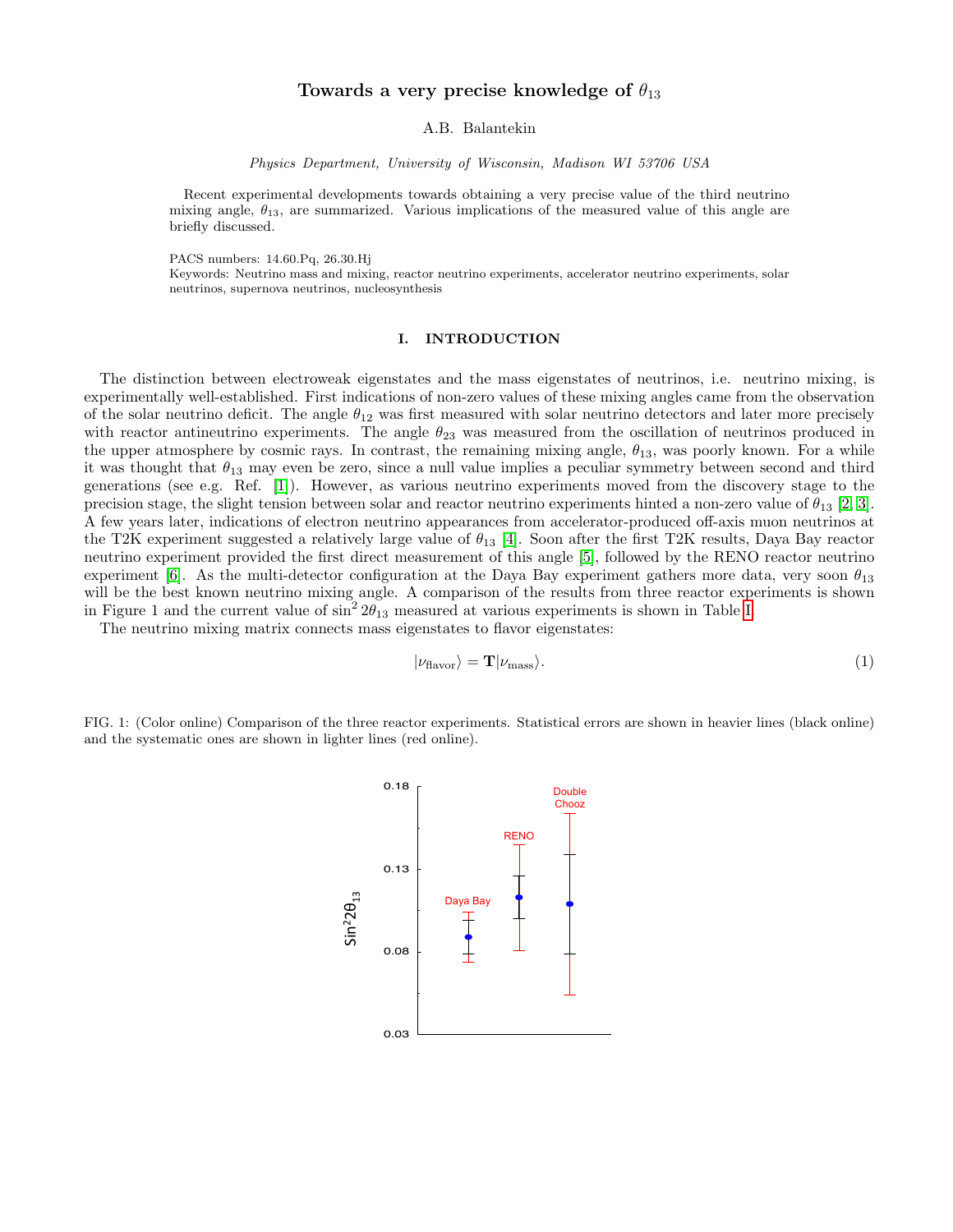| Experiment                                | Measured $\sin^2 2\theta_{13}$          |
|-------------------------------------------|-----------------------------------------|
| Daya Bay [7]                              | $0.089 \pm 0.010(stat) \pm 0.005(syst)$ |
| RENO [6]                                  | $0.113 \pm 0.013(stat) \pm 0.019(syst)$ |
| Double Chooz [8]                          | $0.109 \pm 0.030(stat) \pm 0.025(syst)$ |
| T2K (assuming $\theta_{23} = \pi/4$ ) [9] | $0.104 + 0.060 - 0.045$                 |

<span id="page-1-0"></span>TABLE I: Values of  $\sin^2 2\theta_{13}$  measured at various experiments.

We adopt the following parametrization of this matrix:

$$
\mathbf{T} = \mathbf{T}_{23} \mathbf{T}_{13} \mathbf{T}_{12} = \begin{pmatrix} 1 & 0 & 0 \\ 0 & C_{23} & S_{23} \\ 0 & -S_{23} & C_{23} \end{pmatrix} \begin{pmatrix} C_{13} & 0 & S_{13}e^{-i\delta_{CP}} \\ 0 & 1 & 0 \\ -S_{13}e^{i\delta_{CP}} & 0 & C_{13} \end{pmatrix} \begin{pmatrix} C_{12} & S_{12} & 0 \\ -S_{12} & C_{12} & 0 \\ 0 & 0 & 1 \end{pmatrix}
$$
(2)

where  $C_{ij} = \cos \theta_{ij}$ ,  $S_{ij} = \sin \theta_{ij}$ , and  $\delta_{CP}$  is the CP-violating phase. Using the evolution operator, U, which satisfies the evolution equation

$$
i\frac{\partial}{\partial t}\mathbf{U} = \mathbf{HU},\tag{3}
$$

the probability amplitude for transitions between flavor eigenstates  $\alpha$  and  $\beta$  can be written as

$$
A(\nu_{\alpha} \to \nu_{\beta}) = \text{Tr}(\mathbf{U}\mathbf{R}^{(\alpha\beta)}),\tag{4}
$$

where  **is the appropriate projection operator. For the electron neutrino survival probability this projection operator** is given as

$$
\mathbf{R}^{(ee)} = \begin{pmatrix} 1 & 0 & 0 \\ 0 & 0 & 0 \\ 0 & 0 & 0 \end{pmatrix}, \tag{5}
$$

and for the  $\nu_\mu \rightarrow \nu_e$  transition as

$$
\mathbf{R}^{(\mu e)} = \begin{pmatrix} 0 & 0 & 0 \\ 1 & 0 & 0 \\ 0 & 0 & 0 \end{pmatrix} . \tag{6}
$$

For vacuum oscillations one has

$$
\mathbf{U} = \mathbf{T} \begin{pmatrix} \exp(-iE_1t) & 0 & 0 \\ 0 & \exp(-iE_2t) & 0 \\ 0 & 0 & \exp(-iE_3t) \end{pmatrix} \mathbf{T}^{\dagger}, \tag{7}
$$

where  $E_i = \sqrt{p^2 + m_i^2}$ . Noting

$$
\mathbf{R}^{(ee)}\mathbf{T}_{23} = \mathbf{R}^{(ee)}\tag{8}
$$

one sees that the mixing angle  $\theta_{23}$  drops out of the electron neutrino survival probability<sup>1</sup>. The electron neutrino survival probability then takes the form

<span id="page-1-1"></span>
$$
P(\nu_e \to \nu_e) = 1 - \sin^2 2\theta_{13} \left[ \cos^2 \theta_{12} \sin^2 (\Delta_{31} L) + \sin^2 \theta_{12} \sin^2 (\Delta_{32} L) \right] - \cos^4 \theta_{13} \sin^2 2\theta_{12} \sin^2 (\Delta_{21} L)
$$
(9)

where we defined

$$
\Delta_{ij} = \frac{\delta m_{ij}^2}{4E} = \frac{m_i^2 - m_j^2}{4E}.
$$
\n(10)

Note that the sign of  $\Delta_{ij}$  is controlled by the neutrino mass hierarchy.

 $<sup>1</sup>$  This is still true if the matter effects are also included [\[10\]](#page-4-9).</sup>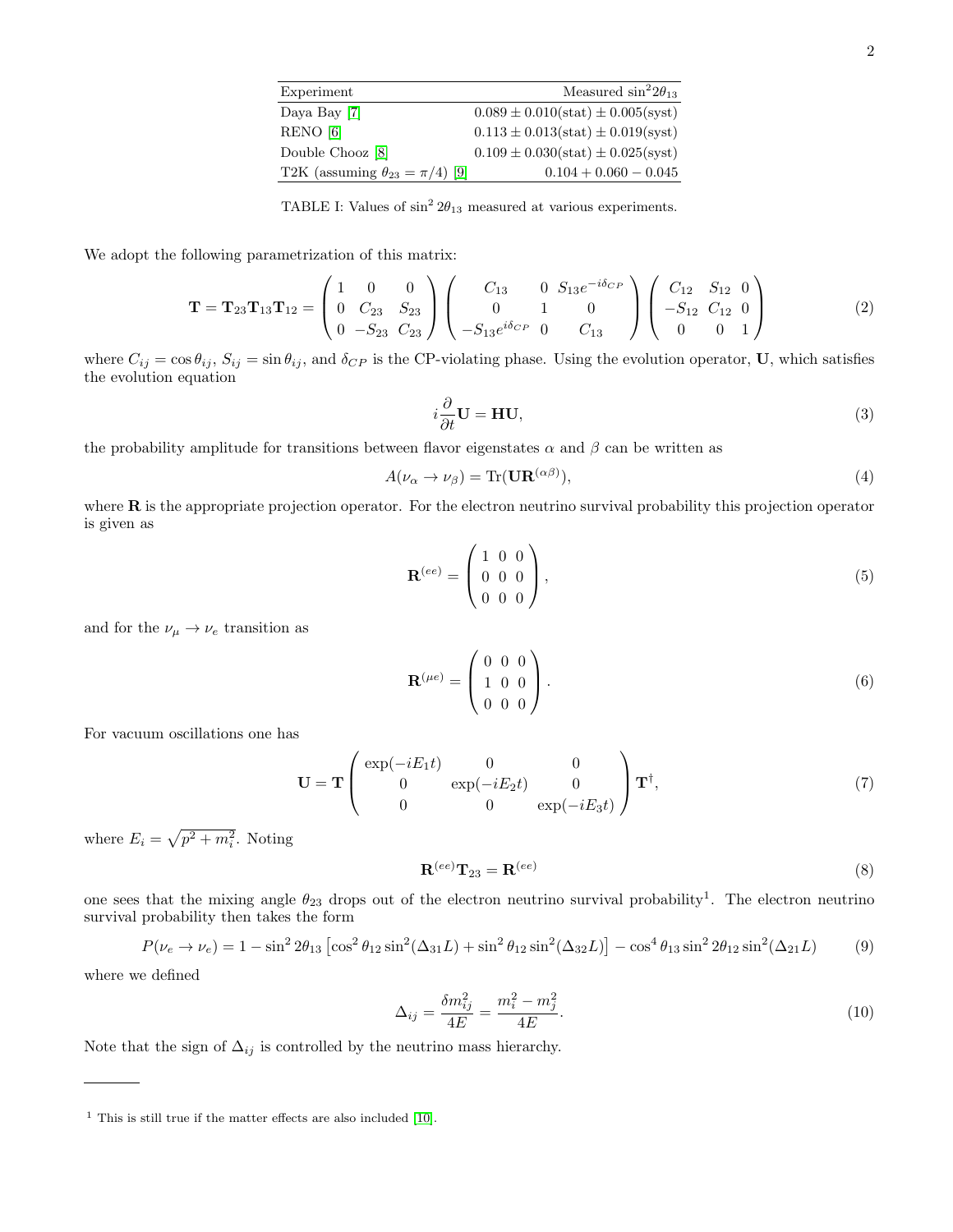### II. APPEARANCE VERSUS DISAPPEARANCE EXPERIMENTS

Reactor experiments aiming to measure  $\theta_{13}$  detect the loss of the original electron antineutrino flux: they are disappearance experiments integrating over muon- and tau-neutrino channels. The disappearance probability can be easily written from Eq. [\(9\)](#page-1-1) as

$$
1 - P(\nu_e \to \nu_e) = \sin^2 2\theta_{13} \left[ \cos^2 \theta_{12} \sin^2 (\Delta_{31} L) + \sin^2 \theta_{12} \sin^2 (\Delta_{32} L) \right] + \cos^4 \theta_{13} \sin^2 2\theta_{12} \sin^2 (\Delta_{21} L). \tag{11}
$$

Clearly if one is at close enough distances to the reactor,  $\Delta_{21}L \sim 0$  and the "solar" oscillation represented by the second term can be ignored. Using the fact  $\Delta_{32} \sim \Delta_{31}$ , suggested by the solar neutrino experiments, one obtains the disappearance probability

$$
1 - P(\nu_e \to \nu_e) = \sin^2 2\theta_{13} \sin^2(\Delta_{31} L). \tag{12}
$$

Hence the very short-baseline reactor neutrino experiments, such as Daya Bay, Double Chooz, and RENO, unambiguously measure  $\theta_{13}$  without needing a knowledge of other neutrino mixing angles or the mass hierarchy. It should be emphasized that multiple detector configurations currently employed in Daya Bay and RENO experiments also obviate any need for the knowledge of original reactor neutrino flux.

The situation is rather different for experiments with longer baselines looking at the appearance of electron neutrinos in a flux of muon neutrinos. One difference is that since neutrinos travel trough Earth, matter effects need to be included. Another difference comes from the presence of other mixing angles. The resulting expressions are typically very complicated, but can be calculated in a series expansion [\[11\]](#page-4-10). The appropriate appearance probability in the lowest order is

<span id="page-2-0"></span>
$$
P(\nu_{\mu} \to \nu_{e}) \sim \frac{\sin^{2} 2\theta_{13} \sin^{2} \theta_{23}}{(1 - G_{F} N_{e} / \sqrt{2}\Delta_{31})^{2}} \sin^{2} \left[ \left( \Delta_{31} - \frac{G_{F} N_{e}}{\sqrt{2}} \right) L \right] + \mathcal{O}(g), \tag{13}
$$

where we defined

$$
g = \frac{\delta m_{21}^2}{\delta m_{31}^2} \sim 0.03. \tag{14}
$$

The next order correction in g to the electron neutrino appearance probability brings in an additional dependence on the CP-violating phase in the neutrino mixing matrix. The denominator of the term multiplying the oscillating term in Eq. [\(13\)](#page-2-0) depends on the sign of  $\delta m^2$ , i.e. the mass hierarchy of the neutrinos. Consequently, appearance experiments such as T2K [\[9\]](#page-4-8) and MINOS [\[12\]](#page-4-11) cannot disentangle  $\theta_{13}$  from other observables such as the mass hierarchy, the other mixing angle  $\theta_{23}$  and the CP-violating phase. Note that, at least in principle, a medium baseline ( $L \sim 60 \text{ km}$ ) reactor antineutrino experiment will also have some sensitivity to the neutrino mass hierarchy [\[13\]](#page-4-12).

A detailed study investigating the physics potential of the experiments with a broad set of different beam, nearand far-detector configurations is presented in Ref. [\[14\]](#page-4-13).

### III. IMPLICATIONS OF THE MEASURED VALUE OF  $\theta_{13}$

#### A. Solar neutrinos

To extract  $\theta_{13}$  from the solar neutrino data many times the formula

<span id="page-2-1"></span>
$$
P_{3\times3}(\nu_e \to \nu_e) = \cos^4 \theta_{13} P_{2\times2}(\nu_e \to \nu_e \text{ with } N_e \cos^2 \theta_{13}) + \sin^4 \theta_{13}
$$
\n(15)

is used. This formula is obtained by expanding the full survival probability as a power series in  $\sin \theta_{13}$ . (For different derivations see Refs. [\[15\]](#page-4-14) and [\[16\]](#page-4-15)). Now that we know the actual value of  $\theta_{13}$ , we could ascertain how good an approximation results from Eq. [\(15\)](#page-2-1).

Corrections to this formula can be calculated as [\[15,](#page-4-14) [16\]](#page-4-15)

<span id="page-2-2"></span>
$$
P_{3\times3}(\nu_e \to \nu_e) = \cos^4 \theta_{13} (1 - 4\sin^2 \theta_{13} \alpha) P_{2\times2}(\nu_e \to \nu_e \text{ with } N_e \cos^2 \theta_{13}) + \sin^4 \theta_{13} (1 + 4\cos^2 \theta_{13} \alpha). \tag{16}
$$

where we introduced

$$
\alpha = \frac{1}{\Delta_{32} + \Delta_{31}} \sqrt{2} G_F N_e(r=0).
$$
\n(17)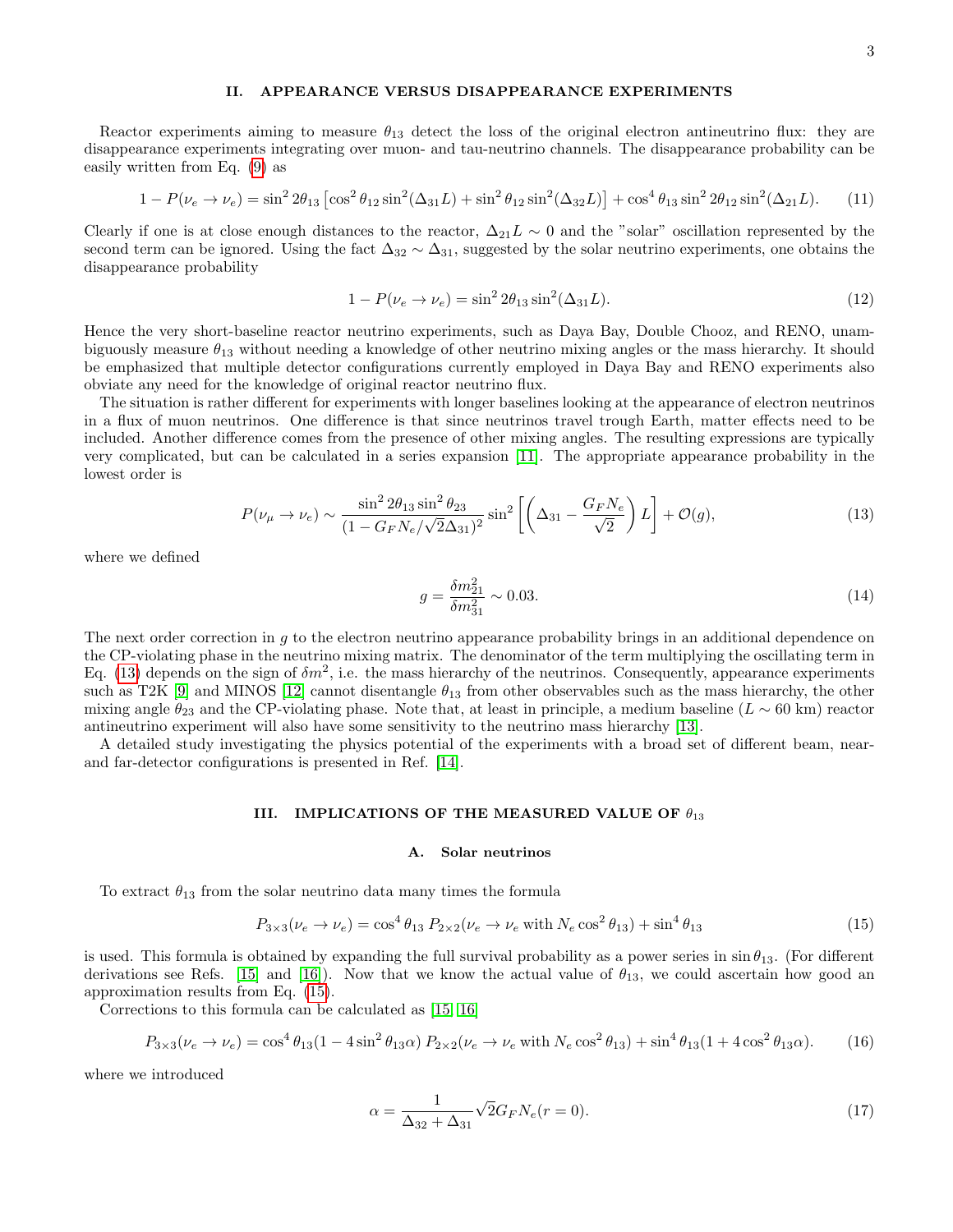The value of the quantity  $\alpha$  increases with increasing neutrino energy. Hence to calculate the largest correction we calculate it at 10 MeV, where the flux of the highest energy <sup>8</sup>B solar neutrinos is maximal. For a 10 MeV neutrino with  $\delta m_{32}^2 \sim 2 \times 10^{-3}$  eV<sup>2</sup>, assuming an electron density of ~100 N<sub>A</sub>/cm<sup>3</sup> in the neutrino production region, the expansion parameter  $\alpha$  is rather small:

$$
\alpha \sim 3 \times 10^{-2}.\tag{18}
$$

Using the recently measured value of  $\theta_{13}$  at Daya Bay, we can calculate the corrections to the order  $\alpha$  in Eq. [\(16\)](#page-2-2). For the term multiplying  $\cos^4 \theta_{13}$  we get a correction of 0.27% and for the term multiplying  $\sin^4 \theta_{13}$  we can a correction of about 11.7%. However this correction changes the latter term from  $5.2 \times 10^{-4}$  to  $5.8 \times 10^{-4}$  and can be safely ignored. We conclude that calculations of the solar neutrino properties in the literature using Eq. [\(15\)](#page-2-1) can be considered as fairly reliable.

#### B. Supernova neutrinos

The location of the MSW resonance depends on the neutrino mass-squared differences. This puts the resonance governed by  $\delta m_{21}^2$  at solar densities. For the resonance governed by  $\delta m_{31}^2$ , the appropriate matter density is a bit higher and matter with this higher density exists in the outer shells of a supernova. Core-collapse supernovae are likely sites for several nucleosynthesis scenarios. One of these is nucleosynthesis via neutrino-induced nucleon emission (the  $\nu$ -process). Rather general considerations, independent of the detailed dynamics of supernovae, suggest a hierarchy of energies of neutrinos emitted from the proto-neutron star, namely  $E_{\nu_e} < E_{\bar{\nu}_e} < E_{\nu_\mu,\nu_\tau,\bar{\nu}_\mu,\bar{\nu}_\tau}$  [\[17\]](#page-4-16). In the presence of non-zero values of  $\theta_{13}$ , the average energy of the electron antineutrinos taking part in the charged-current antineutrino reactions is smaller for a normal mass hierarchy than for an inverted hierarchy. For the normal hierarchy electron antineutrinos undergo no MSW resonance and energy hierarchy mentioned above holds. However for the inverted hierarchy, if  $\theta_{13}$  is large enough, MSW resonance is operational for antineutrinos in the outer shells of the supernova and the hotter muon and tau antineutrinos can be converted into electron antineutrinos, Consequently it was pointed some time ago that the synthesis of  $^{11}B$  and  $^{7}Li$  via in  $\nu$ -process in supernovae is sensitive to the neutrino mass hierarchy for not too small values of  $\theta_{13}$  [\[18\]](#page-4-17): <sup>11</sup>B is mainly produced through the neutral current reaction sequence  ${}^{4}He(\nu, \nu'p) {}^{3}H(\alpha, \gamma) {}^{7}Li(\alpha, \gamma) {}^{11}B$  and the charged-current reaction sequence  ${}^{4}He(\bar{\nu}_e, e^+n) {}^{3}H(\alpha, \gamma) {}^{7}Li(\alpha, \gamma) {}^{11}B$ . A small amount (12 to 16%) of the <sup>11</sup>B can also be produced in the He layer of the supernova from <sup>12</sup>C through the neutralcurrent reaction  ${}^{12}C(\nu, \nu'p)^{11}B$  and the charged-current reaction  ${}^{12}C(\bar{\nu}_e, e^+p)^{11}B$ . Because of the presence of the MSW effect for the inverted hierarchy, muon and tau antineutrinos can be converted into more energetic electron antineutrinos, boosting the nucleosynthesis yields outlined above. Clearly the yield of the <sup>11</sup>B, synthesized in the  $\nu$ -process, would then depend on the value of  $\theta_{13}$ . Of course, the detection of the <sup>7</sup>Li and <sup>11</sup>B abundances in the supernova material enriched by the  $\nu$ -process is itself a very difficult task. However, it had been suggested some time ago that materials synthesized in a supernova may be trapped within the SiC grains in carbonaceous chondrite meteorites [\[19\]](#page-4-18). It turns out that such chondrites are studied extensively by geologists [\[20\]](#page-4-19). A recent study [\[21\]](#page-4-20) found that a particular meteorite may contain supernova-produced <sup>11</sup>B and <sup>7</sup>Li trapped in its grains. Motivated by this finding and the recent precise measurements of the  $\theta_{13}$ , the authors of Ref. [\[22\]](#page-4-21) carried out a Bayesian analysis of the uncertainties in the measured meteoritic material as well as uncertainties of the supernova model calculations. They found a marginal preference for the inverted hierarchy.

In a core-collapse supernova environment neutrino-neutrino interactions are no longer negligible as the gravitational binding energy of the progenitor massive star is converted into ∼ 10<sup>58</sup> neutrinos during the cooling process of the protoneutron star<sup>2</sup>. The resulting collective neutrino oscillations play a crucial role both for neutrinos and antineutrinos. Since such collective neutrino oscillations dominate the neutrino propagation much deeper than the conventional matter-induced MSW effect, they would impact r-process nucleosynthesis yields if core-collapse supernovae are shown to be the appropriate sites. The quantity that governs the yields from the r-process nucleosynthesis is the neutronto-proton ratio (or equivalently the electron fraction). A preliminary investigation of the dependence of this ratio on the neutrino mixing angle  $\theta_{13}$  was given in Ref. [\[26\]](#page-4-22) using the mean field approximation to the collective neutrino oscillations. Although other rather interesting results already appeared in the literature [\[27\]](#page-4-23), much work still needs to be done in this direction.

Collective neutrino oscillations can also cause an interesting effect which may impact Li/B ratio, discussed above. One of the consequences of the collective neutrino oscillations is that, at a particular energy, final neutrino energy

 $2$  For recent reviews see Refs. [\[23\]](#page-4-24), [\[24\]](#page-4-25), and [\[25\]](#page-4-26)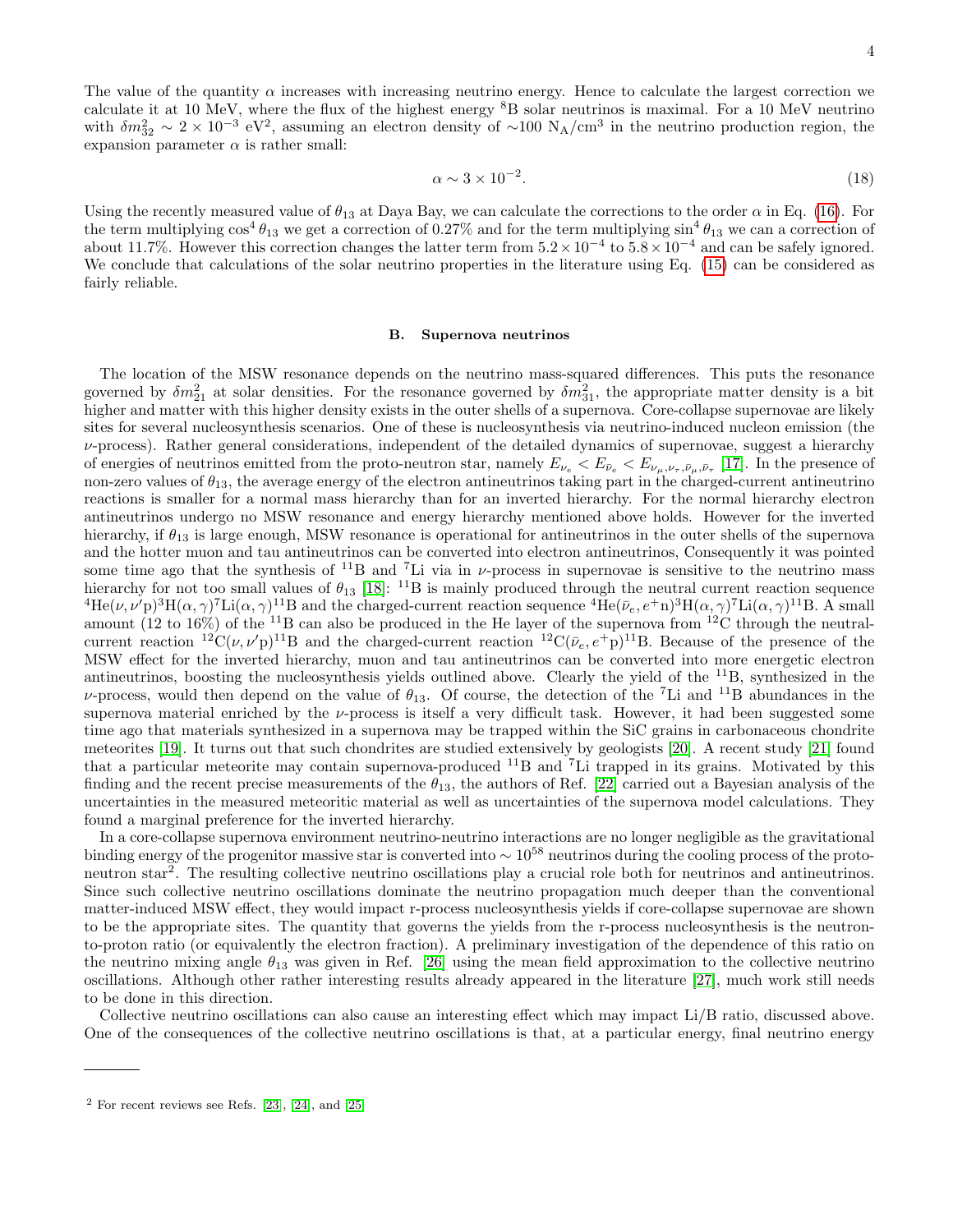5

spectra are almost completely divided into parts of different flavors [\[28–](#page-5-0)[31\]](#page-5-1). These phenomena are called spectral splits (or swappings). Once the neutrinos reach the He shells of the supernovae, complete swappings between electron neutrinos (or antineutrinos) and other flavors would not be distinguishable from the adiabatic MSW oscillations [\[32\]](#page-5-2). This suggests a re-analysis of the Li/B ratio taking into account both the matter-enhanced oscillations and the collective effects.

## IV. CONCLUSIONS

The neutrino mixing angle  $\theta_{13}$  is well on its way to be the best known mixing angle. Contrary to the naive expectations, it turned out to be relatively large (but not large enough to invalidate the perturbative expansion in powers of its sine, widely used in solar neutrino physics). The full implications of the measured value of this angle in supernova physics are yet to be completely explored. However this value, coupled with our understanding of supernova nucleosynthesis and the fossil record of the  $\nu$ -process produced <sup>7</sup>Li and <sup>11</sup>B, provides tantalizing hints about the neutrino mass hierarchy.

#### acknowledgments

This work was supported in part by the U.S. National Science Foundation Grant No. PHY-1205024. and in part by the University of Wisconsin Research Committee with funds granted by the Wisconsin Alumni Research Foundation. I would like to thank T. Kajino and G. Matthews for useful conversations. I also thank the Center for Theoretical Underground Physics and Related Areas (CETUP\* 2012) in South Dakota for its hospitality and for partial support during the completion of this work.

- <span id="page-4-0"></span>[1] A. B. Balantekin and G. M. Fuller, Phys. Lett. B 471, 195 (1999) [\[hep-ph/9908465\]](http://arxiv.org/abs/hep-ph/9908465).
- <span id="page-4-1"></span>[2] A. B. Balantekin and D. Yilmaz, J. Phys. G 35, 075007 (2008) [\[arXiv:0804.3345](http://arxiv.org/abs/0804.3345) [hep-ph]];
- <span id="page-4-2"></span>[3] G. L. Fogli, E. Lisi, A. Marrone, A. Palazzo and A. M. Rotunno, Phys. Rev. Lett. 101, 141801 (2008) [\[arXiv:0806.2649](http://arxiv.org/abs/0806.2649) [hep-ph]].
- <span id="page-4-3"></span>[4] K. Abe et al. [T2K Collaboration], *Phys. Rev. Lett.* **107**, 041801 (2011) [\[arXiv:1106.2822](http://arxiv.org/abs/1106.2822) [hep-ex]].
- <span id="page-4-4"></span>[5] F. P. An et al. [DAYA-BAY Collaboration], *Phys. Rev. Lett.* **108**, 171803 (2012) [\[arXiv:1203.1669](http://arxiv.org/abs/1203.1669) [hep-ex]]; F. P. An, et al. [Daya Bay Collaboration], Nucl. Instrum. Meth. A 685, 78 (2012) [\[arXiv:1202.6181](http://arxiv.org/abs/1202.6181) [physics.ins-det]].
- <span id="page-4-5"></span>[6] J. K. Ahn et al. [RENO Collaboration], *Phys. Rev. Lett.* **108**, 191802 (2012) [\[arXiv:1204.0626](http://arxiv.org/abs/1204.0626) [hep-ex]].
- <span id="page-4-6"></span>[7] F. P. An, et al. [Daya Bay Collaboration],  $arXiv:1210.6327$  [hep-ex];
- <span id="page-4-7"></span>[8] Y. Abe et al. [Double Chooz Collaboration], *Phys. Rev. D* 86, 052008 (2012) [\[arXiv:1207.6632](http://arxiv.org/abs/1207.6632) [hep-ex]].
- <span id="page-4-8"></span>[9] T. Nakaya, for the TRK Collaboration, reported in Neutrino 2012.
- <span id="page-4-9"></span>[10] For a more detailed explanation see A. B. Balantekin and H. Yuksel, J. Phys. G 29, 665 (2003) [\[hep-ph/0301072\]](http://arxiv.org/abs/hep-ph/0301072).
- <span id="page-4-10"></span>[11] E. K. Akhmedov, R. Johansson, M. Lindner, T. Ohlsson and T. Schwetz, JHEP 0404, 078 (2004) [\[hep-ph/0402175\]](http://arxiv.org/abs/hep-ph/0402175).
- <span id="page-4-11"></span>[12] P. Adamson et al. [MINOS Collaboration], *Phys. Rev. Lett.* **107**, 181802 (2011) [\[arXiv:1108.0015](http://arxiv.org/abs/1108.0015) [hep-ex]].
- <span id="page-4-12"></span>[13] M. Batygov, S. Dye, J. Learned, S. Matsuno, S. Pakvasa and G. Varner, [arXiv:0810.2580](http://arxiv.org/abs/0810.2580) [hep-ph]; P. Ghoshal and S. T. Petcov, JHEP 1103, 058 (2011) [\[arXiv:1011.1646](http://arxiv.org/abs/1011.1646) [hep-ph]]; S. -F. Ge, K. Hagiwara, N. Okamura and Y. Takaesu, [arXiv:1210.8141](http://arxiv.org/abs/1210.8141) [hep-ph].
- <span id="page-4-13"></span>[14] T. Akiri et al. [LBNE Collaboration], [arXiv:1110.6249](http://arxiv.org/abs/1110.6249) [hep-ex].
- <span id="page-4-14"></span>[15] A. B. Balantekin, J. Phys. Conf. Ser. 337, 012049 (2012) [\[arXiv:1106.5021](http://arxiv.org/abs/1106.5021) [hep-ph]].
- <span id="page-4-15"></span>[16] G.L. Fogli, E. Lisi and A. Palazzo, *Phys. Rev. D* 65, 073019 (2002) [\[arXiv:hep-ph/0105080\]](http://arxiv.org/abs/hep-ph/0105080).
- <span id="page-4-16"></span>[17] See e.g. A. B. Balantekin and G. M. Fuller, J. Phys. G 29, 2513 (2003) [\[astro-ph/0309519\]](http://arxiv.org/abs/astro-ph/0309519).
- <span id="page-4-17"></span>[18] T. Yoshida, T. Kajino and D. H. Hartmann, Phys. Rev. Lett. 94, 231101 (2005) [\[astro-ph/0505043\]](http://arxiv.org/abs/astro-ph/0505043).
- <span id="page-4-18"></span>[19] S. Amari, P. Hoppe, E. Zinner, and R.S. Lewis, Astrophys. J. Lett. 394, L43 (1992); L.R. Nittler, S. Amari, E. Zinner, S.E. Woosley, and R.S. Lewis, *ibid.* 462, L31 (1996); P. Hoppe, et al., Meteoritics and Planetary Sci. 35, 1157 (2000).
- <span id="page-4-19"></span>[20] A. Besmehn and P. Hoppe, *Geochim. Cosmochim. Acta* **67**, 4693 (2003).
- <span id="page-4-20"></span>[21] W. Fujiya, P. Hoppe and U. Ott, Astrophys. J. Lett. **730**, L7 (2011).
- <span id="page-4-21"></span>[22] G. J. Mathews, T. Kajino, W. Aoki, W. Fujiya and J. B. Pitts, Phys. Rev. D 85, 105023 (2012) [\[arXiv:1108.0725](http://arxiv.org/abs/1108.0725) [astroph.HE]].
- <span id="page-4-24"></span>[23] H. Duan and J. PKneller, *J. Phys. G* **36**, 113201 (2009) [\[arXiv:0904.0974](http://arxiv.org/abs/0904.0974) [astro-ph.HE]].
- <span id="page-4-25"></span>[24] H. Duan, G. M. Fuller and Y. -Z. Qian, Ann. Rev. Nucl. Part. Sci.  $60, 569$  (2010) [\[arXiv:1001.2799](http://arxiv.org/abs/1001.2799) [hep-ph]].
- <span id="page-4-26"></span>[25] G. G. Raffelt, *Prog. Part. Nucl. Phys.* **64**, 393 (2010).
- <span id="page-4-22"></span>[26] A. B. Balantekin and H. Yuksel, New J. Phys. 7, 51 (2005) [\[astro-ph/0411159\]](http://arxiv.org/abs/astro-ph/0411159).
- <span id="page-4-23"></span>[27] H. Duan, A. Friedland, G. C. McLaughlin and R. Surman, *J. Phys. G* 38, 035201 (2011) [\[arXiv:1012.0532](http://arxiv.org/abs/1012.0532) [astro-ph.SR]].